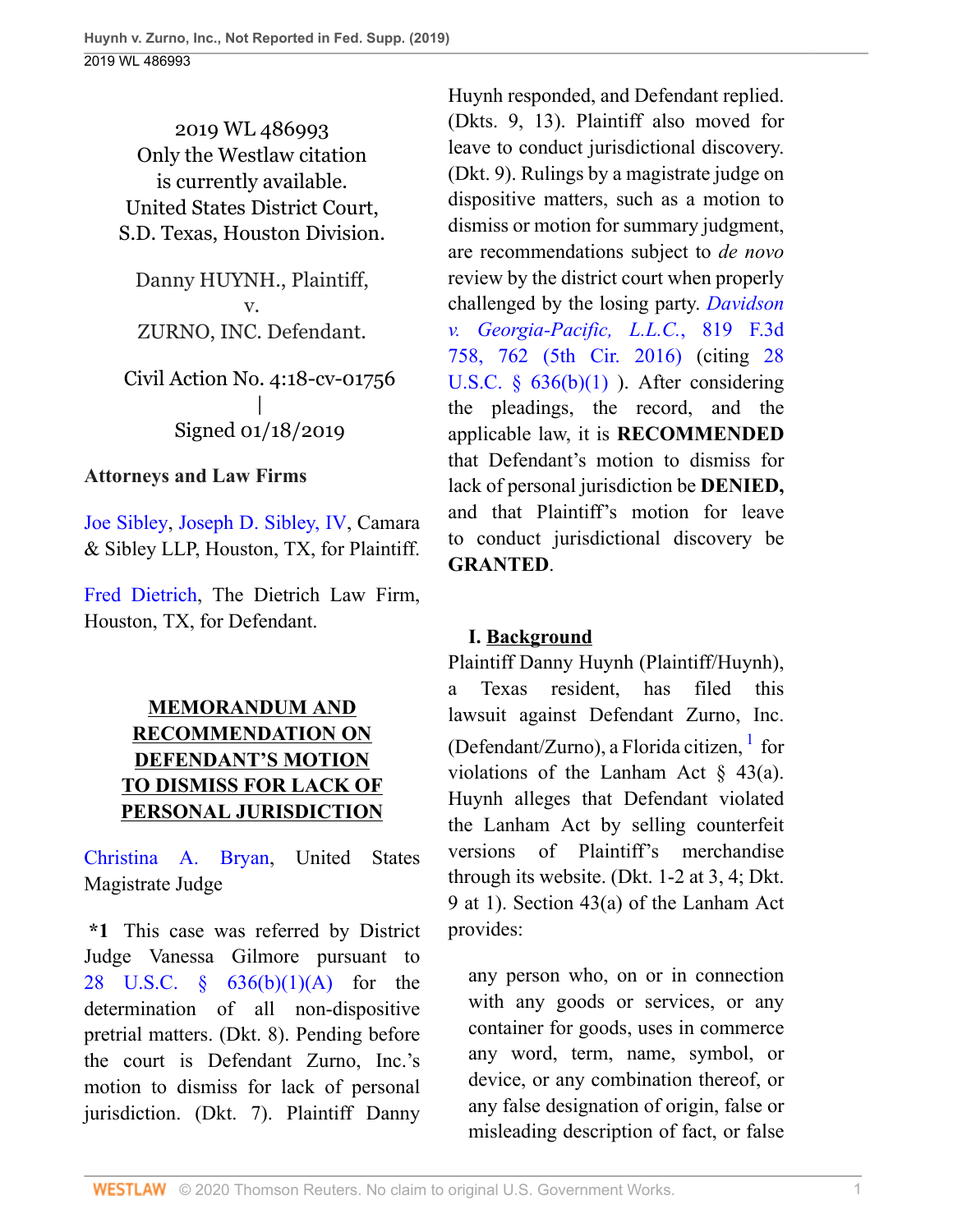or misleading representation of fact, which  $-$ 

- (A) is likely to cause confusion, or to cause mistake, ... or as to the origin of ... goods, or
- (B) in commercial advertising or promotion, misrepresents the nature, characteristics qualities, or geographic origin of ... another person's goods ... shall be liable in a civil action by any person who believes ... that he or she is or is likely to be damaged by such act.

# [15 U.S.C.A. § 1125\(a\).](http://www.westlaw.com/Link/Document/FullText?findType=L&pubNum=1000546&cite=15USCAS1125&originatingDoc=I891817902ba011e9bc469b767245e66a&refType=RB&originationContext=document&vr=3.0&rs=cblt1.0&transitionType=DocumentItem&contextData=(sc.UserEnteredCitation)#co_pp_8b3b0000958a4)

<span id="page-1-0"></span>[1](#page-0-0) A corporation is a citizen of every state in which it is incorporated and maintains its principal place of business.  $28$  U.S.C. § 1332(c)(1). Defendant is incorporated under Florida law and maintains its principal place of business in Florida. (Dkt. 1 at 2). Thus, Defendant is a Florida citizen.

Defendant maintains a website, https:// shop.nailsjobs.com, that offers a variety of beauty products for sale. (Dkt. 7 at 7). The website is "generally accessible to internet users nationwide" but "does not ... direct or target [consumers] ... in Texas." (*Id*. at 7). Defendant has no physical presence in Texas. (Dkt. 7-1 at ¶¶ 9-18).

In August 2016, Plaintiff and Defendant entered a business arrangement to permit the sale of Plaintiff's acrylic nail filler on Defendant's website. (Dkt. 7 at 7; Dkt. 9 at 2). Through that arrangement, Defendant purchased Plaintiff's products and subsequently sold them to the public on its website. (Dkt. 9 at 2). Defendant claims that Plaintiff sent electronic files including the labels for his products and authorized Defendant to print and affix those labels to containers of his products. (Dkt. 13-1 at  $\P$  $\parallel$  4, 5). Defendant also maintains that Plaintiff approved the use of alternative packaging materials for Plaintiff's products. (Dkt. 9 at 3; Dkt. 13-1 at  $\P$  5).

**\*2** On February 4, 2018, Long Nguyen (Nguyen), a Texas resident, purchased Plaintiff's products through Defendant's website and Defendant subsequently shipped the items to Nguyen in Texas. (Dkt. 9-2 at 1-2). Plaintiff claims that Nguyen contacted him regarding the shipment from Defendant because the products Nguyen received "seemed strange." (Dkt. 9 at 3). Plaintiff then inspected the products and noted that the shipment contained counterfeit products. (*Id*.). Plaintiff believes the products are counterfeit because they were packaged in unauthorized containers and marked with unauthorized labels. (*Id*). On February 26, 2018, Plaintiff's attorney sent Defendant a letter dissolving the business relationship between the parties. (Dkt. 13-1 at 2).

On April 16, 2018, Plaintiff filed suit against Defendant in Texas state court. (Dkt. 1-2 at 2-5). On May 29, 2018, Defendant removed the action to federal court. (Dkt. 1). Defendant filed this motion to dismiss for lack of personal jurisdiction on July 13, 2018. (Dkt. 7).

# **II. Analysis**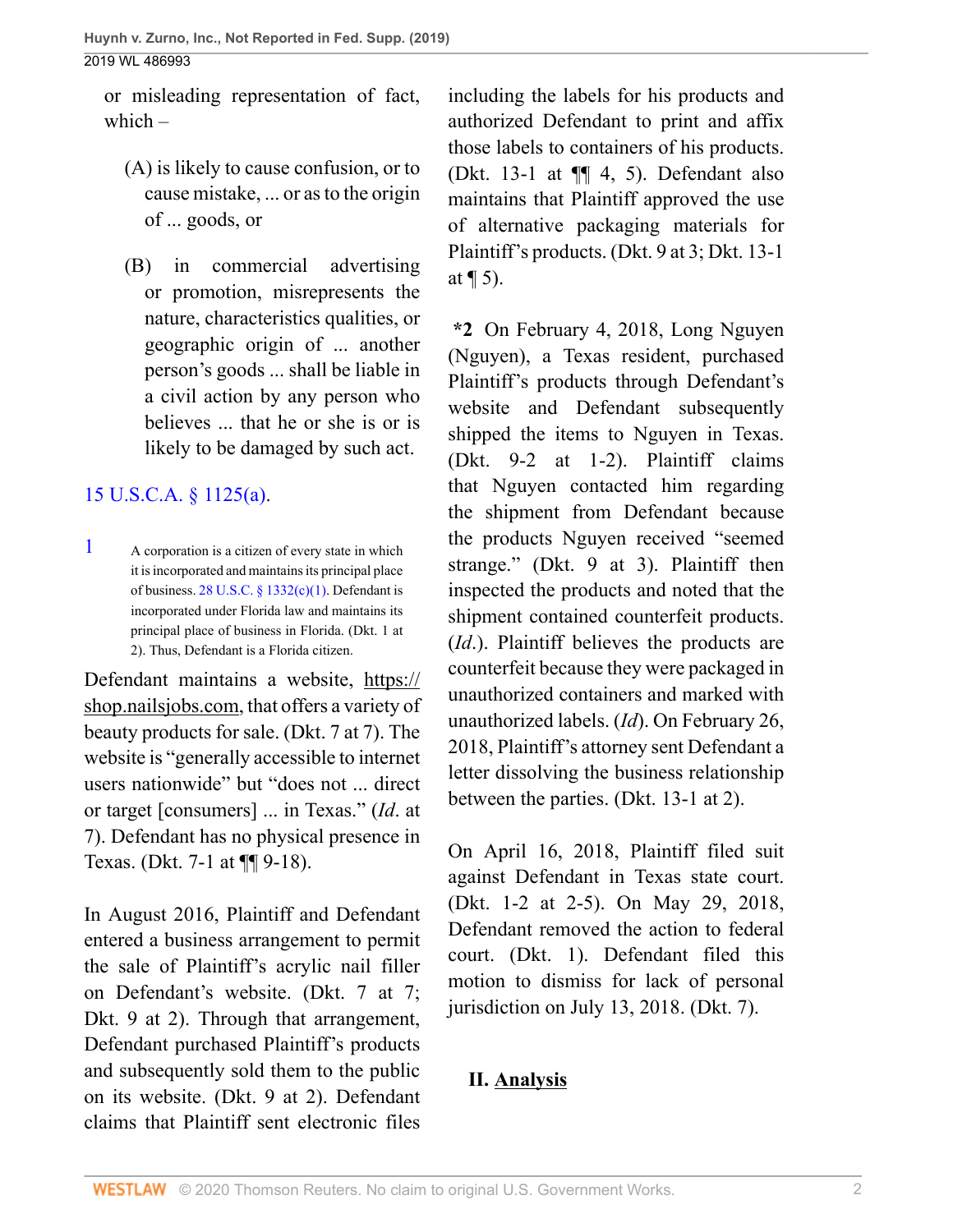# **A. Rule 12(b)(2) Legal Standard and the Exercise of Personal Jurisdiction**

A defendant may challenge a court's jurisdiction over his person by moving for dismissal under [Rule 12\(b\)\(2\) of the](http://www.westlaw.com/Link/Document/FullText?findType=L&pubNum=1000600&cite=USFRCPR12&originatingDoc=I891817902ba011e9bc469b767245e66a&refType=LQ&originationContext=document&vr=3.0&rs=cblt1.0&transitionType=DocumentItem&contextData=(sc.UserEnteredCitation)) [Federal Rules of Civil Procedure](http://www.westlaw.com/Link/Document/FullText?findType=L&pubNum=1000600&cite=USFRCPR12&originatingDoc=I891817902ba011e9bc469b767245e66a&refType=LQ&originationContext=document&vr=3.0&rs=cblt1.0&transitionType=DocumentItem&contextData=(sc.UserEnteredCitation)). *See* [FED. R. CIV. P. 12\(b\)\(2\);](http://www.westlaw.com/Link/Document/FullText?findType=L&pubNum=1000600&cite=USFRCPR12&originatingDoc=I891817902ba011e9bc469b767245e66a&refType=LQ&originationContext=document&vr=3.0&rs=cblt1.0&transitionType=DocumentItem&contextData=(sc.UserEnteredCitation)) *[Mullins v.](http://www.westlaw.com/Link/Document/FullText?findType=Y&serNum=2018495078&pubNum=0000506&originatingDoc=I891817902ba011e9bc469b767245e66a&refType=RP&fi=co_pp_sp_506_395&originationContext=document&vr=3.0&rs=cblt1.0&transitionType=DocumentItem&contextData=(sc.UserEnteredCitation)#co_pp_sp_506_395) TestAmerica, Inc.*[, 564 F.3d 386, 395 \(5th](http://www.westlaw.com/Link/Document/FullText?findType=Y&serNum=2018495078&pubNum=0000506&originatingDoc=I891817902ba011e9bc469b767245e66a&refType=RP&fi=co_pp_sp_506_395&originationContext=document&vr=3.0&rs=cblt1.0&transitionType=DocumentItem&contextData=(sc.UserEnteredCitation)#co_pp_sp_506_395) [Cir. 2009\).](http://www.westlaw.com/Link/Document/FullText?findType=Y&serNum=2018495078&pubNum=0000506&originatingDoc=I891817902ba011e9bc469b767245e66a&refType=RP&fi=co_pp_sp_506_395&originationContext=document&vr=3.0&rs=cblt1.0&transitionType=DocumentItem&contextData=(sc.UserEnteredCitation)#co_pp_sp_506_395) If a defendant does so, the plaintiff bears the burden to show that the court has jurisdiction over the defendant. *[Johnston v. MultidataSyst. Int'l Corp.](http://www.westlaw.com/Link/Document/FullText?findType=Y&serNum=2015726700&pubNum=0000506&originatingDoc=I891817902ba011e9bc469b767245e66a&refType=RP&fi=co_pp_sp_506_609&originationContext=document&vr=3.0&rs=cblt1.0&transitionType=DocumentItem&contextData=(sc.UserEnteredCitation)#co_pp_sp_506_609)*, [523 F.3d 602, 609 \(5th Cir. 2008\)](http://www.westlaw.com/Link/Document/FullText?findType=Y&serNum=2015726700&pubNum=0000506&originatingDoc=I891817902ba011e9bc469b767245e66a&refType=RP&fi=co_pp_sp_506_609&originationContext=document&vr=3.0&rs=cblt1.0&transitionType=DocumentItem&contextData=(sc.UserEnteredCitation)#co_pp_sp_506_609). Unless the court holds an evidentiary hearing, the plaintiff need only establish a prima facie case of jurisdiction. *See id*.

A prima facie showing of personal jurisdiction may be established by the pleadings, depositions, affidavits, or exhibits of record. *[Guidry v. U.S. Tobacco](http://www.westlaw.com/Link/Document/FullText?findType=Y&serNum=1999211491&pubNum=0000506&originatingDoc=I891817902ba011e9bc469b767245e66a&refType=RP&fi=co_pp_sp_506_625&originationContext=document&vr=3.0&rs=cblt1.0&transitionType=DocumentItem&contextData=(sc.UserEnteredCitation)#co_pp_sp_506_625) Co., Inc.*[, 188 F.3d 619, 625 \(5th](http://www.westlaw.com/Link/Document/FullText?findType=Y&serNum=1999211491&pubNum=0000506&originatingDoc=I891817902ba011e9bc469b767245e66a&refType=RP&fi=co_pp_sp_506_625&originationContext=document&vr=3.0&rs=cblt1.0&transitionType=DocumentItem&contextData=(sc.UserEnteredCitation)#co_pp_sp_506_625) [Cir. 1999\)](http://www.westlaw.com/Link/Document/FullText?findType=Y&serNum=1999211491&pubNum=0000506&originatingDoc=I891817902ba011e9bc469b767245e66a&refType=RP&fi=co_pp_sp_506_625&originationContext=document&vr=3.0&rs=cblt1.0&transitionType=DocumentItem&contextData=(sc.UserEnteredCitation)#co_pp_sp_506_625). The court must accept as true the uncontroverted allegations in the complaint and resolve any factual conflicts in favor of the plaintiff. *[Stripling v. Jordan Production Co., LLC](http://www.westlaw.com/Link/Document/FullText?findType=Y&serNum=2000628372&pubNum=0000506&originatingDoc=I891817902ba011e9bc469b767245e66a&refType=RP&fi=co_pp_sp_506_869&originationContext=document&vr=3.0&rs=cblt1.0&transitionType=DocumentItem&contextData=(sc.UserEnteredCitation)#co_pp_sp_506_869)*, [234 F.3d 863, 869 \(5th Cir. 2000\).](http://www.westlaw.com/Link/Document/FullText?findType=Y&serNum=2000628372&pubNum=0000506&originatingDoc=I891817902ba011e9bc469b767245e66a&refType=RP&fi=co_pp_sp_506_869&originationContext=document&vr=3.0&rs=cblt1.0&transitionType=DocumentItem&contextData=(sc.UserEnteredCitation)#co_pp_sp_506_869) However, the court is not required to credit conclusory allegations, even if uncontroverted. *[Panda Brandywine Corp.](http://www.westlaw.com/Link/Document/FullText?findType=Y&serNum=2001499927&pubNum=0000506&originatingDoc=I891817902ba011e9bc469b767245e66a&refType=RP&fi=co_pp_sp_506_869&originationContext=document&vr=3.0&rs=cblt1.0&transitionType=DocumentItem&contextData=(sc.UserEnteredCitation)#co_pp_sp_506_869) [v. Potomac Elec. Power Co.](http://www.westlaw.com/Link/Document/FullText?findType=Y&serNum=2001499927&pubNum=0000506&originatingDoc=I891817902ba011e9bc469b767245e66a&refType=RP&fi=co_pp_sp_506_869&originationContext=document&vr=3.0&rs=cblt1.0&transitionType=DocumentItem&contextData=(sc.UserEnteredCitation)#co_pp_sp_506_869)*, 253 F.3d [865, 869 \(5th Cir. 2001\)](http://www.westlaw.com/Link/Document/FullText?findType=Y&serNum=2001499927&pubNum=0000506&originatingDoc=I891817902ba011e9bc469b767245e66a&refType=RP&fi=co_pp_sp_506_869&originationContext=document&vr=3.0&rs=cblt1.0&transitionType=DocumentItem&contextData=(sc.UserEnteredCitation)#co_pp_sp_506_869). "After a plaintiff makes his prima facie case, the burden shifts to the defendant to present 'a compelling case that the presence of some other consideration would render jurisdiction unreasonable.'

" *[Digital Generation, Inc. v. Boring](http://www.westlaw.com/Link/Document/FullText?findType=Y&serNum=2027560950&pubNum=0004637&originatingDoc=I891817902ba011e9bc469b767245e66a&refType=RP&fi=co_pp_sp_4637_769&originationContext=document&vr=3.0&rs=cblt1.0&transitionType=DocumentItem&contextData=(sc.UserEnteredCitation)#co_pp_sp_4637_769)*, 869 [F. Supp. 2d 761, 769 \(N.D. Tex. 2012\)](http://www.westlaw.com/Link/Document/FullText?findType=Y&serNum=2027560950&pubNum=0004637&originatingDoc=I891817902ba011e9bc469b767245e66a&refType=RP&fi=co_pp_sp_4637_769&originationContext=document&vr=3.0&rs=cblt1.0&transitionType=DocumentItem&contextData=(sc.UserEnteredCitation)#co_pp_sp_4637_769) (quoting *[Burger King Corp. v. Rudzewicz](http://www.westlaw.com/Link/Document/FullText?findType=Y&serNum=1985125841&pubNum=0000780&originatingDoc=I891817902ba011e9bc469b767245e66a&refType=RP&fi=co_pp_sp_780_477&originationContext=document&vr=3.0&rs=cblt1.0&transitionType=DocumentItem&contextData=(sc.UserEnteredCitation)#co_pp_sp_780_477)*, [471 U.S. 462, 477 \(1985\)](http://www.westlaw.com/Link/Document/FullText?findType=Y&serNum=1985125841&pubNum=0000780&originatingDoc=I891817902ba011e9bc469b767245e66a&refType=RP&fi=co_pp_sp_780_477&originationContext=document&vr=3.0&rs=cblt1.0&transitionType=DocumentItem&contextData=(sc.UserEnteredCitation)#co_pp_sp_780_477) ).

A federal court sitting in diversity may exercise personal jurisdiction over a nonresident defendant (1) as allowed under the forum state's long-arm statute, and (2) to the extent permitted by the due process clause of the Fourteenth Amendment. *[Pervasive Software Inc. v. Lexware GmbH](http://www.westlaw.com/Link/Document/FullText?findType=Y&serNum=2028247227&pubNum=0000506&originatingDoc=I891817902ba011e9bc469b767245e66a&refType=RP&fi=co_pp_sp_506_220&originationContext=document&vr=3.0&rs=cblt1.0&transitionType=DocumentItem&contextData=(sc.UserEnteredCitation)#co_pp_sp_506_220) & Co. KG*[, 688 F.3d 214, 220 \(5th Cir.](http://www.westlaw.com/Link/Document/FullText?findType=Y&serNum=2028247227&pubNum=0000506&originatingDoc=I891817902ba011e9bc469b767245e66a&refType=RP&fi=co_pp_sp_506_220&originationContext=document&vr=3.0&rs=cblt1.0&transitionType=DocumentItem&contextData=(sc.UserEnteredCitation)#co_pp_sp_506_220) [2012\)](http://www.westlaw.com/Link/Document/FullText?findType=Y&serNum=2028247227&pubNum=0000506&originatingDoc=I891817902ba011e9bc469b767245e66a&refType=RP&fi=co_pp_sp_506_220&originationContext=document&vr=3.0&rs=cblt1.0&transitionType=DocumentItem&contextData=(sc.UserEnteredCitation)#co_pp_sp_506_220). Because the Texas long-arm statute is coextensive with the limits of federal due process, this court need only address whether the exercise of jurisdiction over a defendant comports with the requirements of the Fourteenth Amendment. *[Mullins,](http://www.westlaw.com/Link/Document/FullText?findType=Y&serNum=2018495078&pubNum=0000506&originatingDoc=I891817902ba011e9bc469b767245e66a&refType=RP&fi=co_pp_sp_506_398&originationContext=document&vr=3.0&rs=cblt1.0&transitionType=DocumentItem&contextData=(sc.UserEnteredCitation)#co_pp_sp_506_398)* [564 F.3d at 398.](http://www.westlaw.com/Link/Document/FullText?findType=Y&serNum=2018495078&pubNum=0000506&originatingDoc=I891817902ba011e9bc469b767245e66a&refType=RP&fi=co_pp_sp_506_398&originationContext=document&vr=3.0&rs=cblt1.0&transitionType=DocumentItem&contextData=(sc.UserEnteredCitation)#co_pp_sp_506_398)

The Due Process Clause of the Fourteenth Amendment permits the exercise of personal jurisdiction over a nonresident defendant when (1) the defendant has "purposefully availed itself of the benefits and protections of the forum by establishing 'minimum contacts' with the forum state," and (2) the exercise of personal jurisdiction over the defendant aligns with "traditional notions of fair play and substantial justice." *[Alpine View Co.](http://www.westlaw.com/Link/Document/FullText?findType=Y&serNum=2000063465&pubNum=0000506&originatingDoc=I891817902ba011e9bc469b767245e66a&refType=RP&fi=co_pp_sp_506_215&originationContext=document&vr=3.0&rs=cblt1.0&transitionType=DocumentItem&contextData=(sc.UserEnteredCitation)#co_pp_sp_506_215) v. Atlas Copco AB*[, 205 F.3d 208, 215](http://www.westlaw.com/Link/Document/FullText?findType=Y&serNum=2000063465&pubNum=0000506&originatingDoc=I891817902ba011e9bc469b767245e66a&refType=RP&fi=co_pp_sp_506_215&originationContext=document&vr=3.0&rs=cblt1.0&transitionType=DocumentItem&contextData=(sc.UserEnteredCitation)#co_pp_sp_506_215) [\(5th Cir. 2000\);](http://www.westlaw.com/Link/Document/FullText?findType=Y&serNum=2000063465&pubNum=0000506&originatingDoc=I891817902ba011e9bc469b767245e66a&refType=RP&fi=co_pp_sp_506_215&originationContext=document&vr=3.0&rs=cblt1.0&transitionType=DocumentItem&contextData=(sc.UserEnteredCitation)#co_pp_sp_506_215) *[International Shoe Co v.](http://www.westlaw.com/Link/Document/FullText?findType=Y&serNum=1945114956&pubNum=0000780&originatingDoc=I891817902ba011e9bc469b767245e66a&refType=RP&fi=co_pp_sp_780_316&originationContext=document&vr=3.0&rs=cblt1.0&transitionType=DocumentItem&contextData=(sc.UserEnteredCitation)#co_pp_sp_780_316) Washington*[, 326 U.S. 310, 316 \(1945\).](http://www.westlaw.com/Link/Document/FullText?findType=Y&serNum=1945114956&pubNum=0000780&originatingDoc=I891817902ba011e9bc469b767245e66a&refType=RP&fi=co_pp_sp_780_316&originationContext=document&vr=3.0&rs=cblt1.0&transitionType=DocumentItem&contextData=(sc.UserEnteredCitation)#co_pp_sp_780_316) Both prongs of the due process test must be fulfilled for this court to exercise personal jurisdiction over a defendant.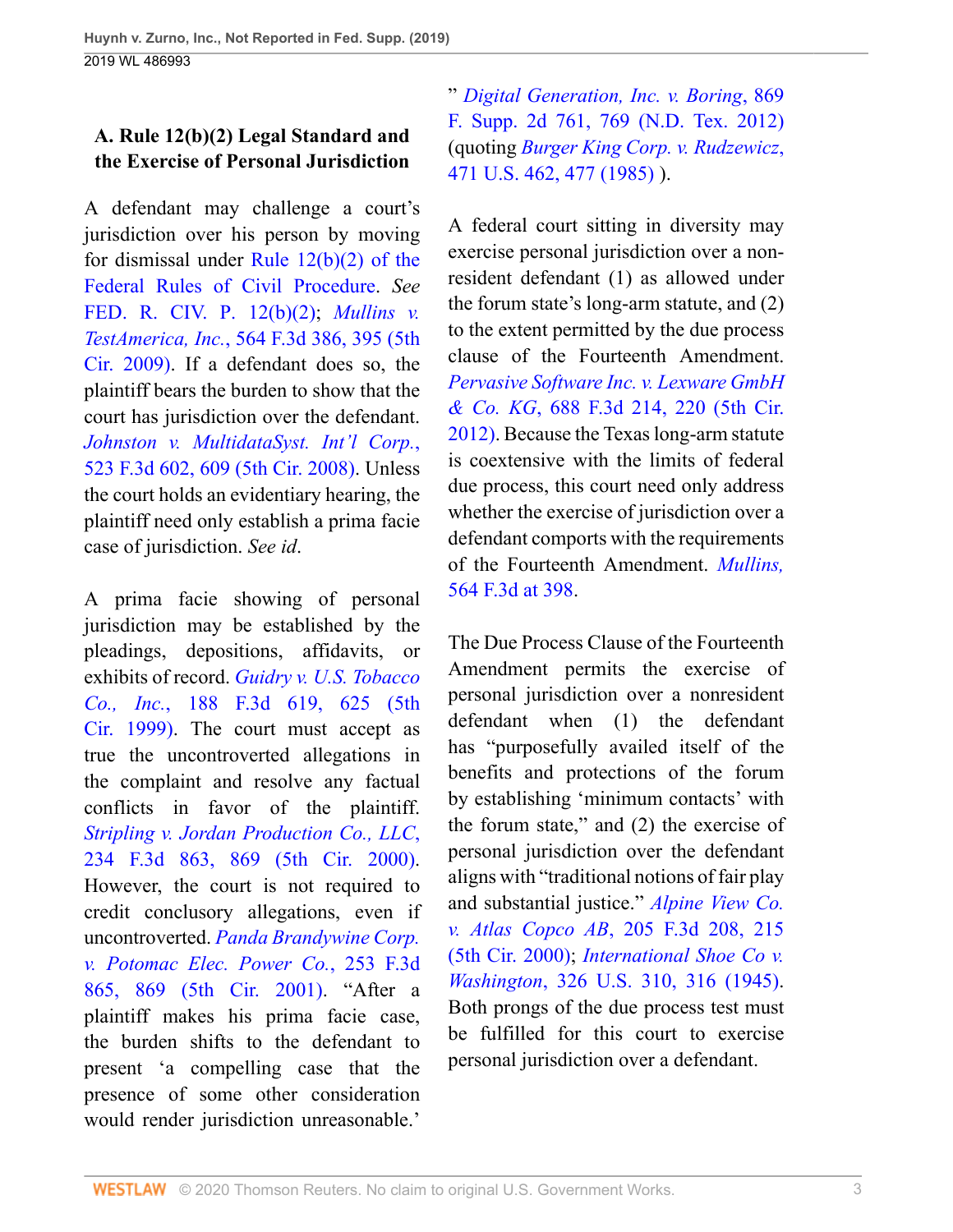**\*3** The first prong, referred to as the "minimum contacts" requirement, may be satisfied if either: (1) the controversy is "related to" or "arises out of" the nonresident defendant's contacts with the forum (specific jurisdiction), or (2) the defendant has "continuous and systematic" contacts with the forum (general jurisdiction). *[Alpine View](http://www.westlaw.com/Link/Document/FullText?findType=Y&serNum=2000063465&pubNum=0000506&originatingDoc=I891817902ba011e9bc469b767245e66a&refType=RP&fi=co_pp_sp_506_215&originationContext=document&vr=3.0&rs=cblt1.0&transitionType=DocumentItem&contextData=(sc.UserEnteredCitation)#co_pp_sp_506_215)*, 205 [F.3d at 215](http://www.westlaw.com/Link/Document/FullText?findType=Y&serNum=2000063465&pubNum=0000506&originatingDoc=I891817902ba011e9bc469b767245e66a&refType=RP&fi=co_pp_sp_506_215&originationContext=document&vr=3.0&rs=cblt1.0&transitionType=DocumentItem&contextData=(sc.UserEnteredCitation)#co_pp_sp_506_215); *[Burger King Corp.](http://www.westlaw.com/Link/Document/FullText?findType=Y&serNum=1985125841&pubNum=0000780&originatingDoc=I891817902ba011e9bc469b767245e66a&refType=RP&fi=co_pp_sp_780_472&originationContext=document&vr=3.0&rs=cblt1.0&transitionType=DocumentItem&contextData=(sc.UserEnteredCitation)#co_pp_sp_780_472)*, 471 U.S. [at 472-76](http://www.westlaw.com/Link/Document/FullText?findType=Y&serNum=1985125841&pubNum=0000780&originatingDoc=I891817902ba011e9bc469b767245e66a&refType=RP&fi=co_pp_sp_780_472&originationContext=document&vr=3.0&rs=cblt1.0&transitionType=DocumentItem&contextData=(sc.UserEnteredCitation)#co_pp_sp_780_472); *[Helicopteros Nacionales de](http://www.westlaw.com/Link/Document/FullText?findType=Y&serNum=1984119960&pubNum=0000780&originatingDoc=I891817902ba011e9bc469b767245e66a&refType=RP&fi=co_pp_sp_780_413&originationContext=document&vr=3.0&rs=cblt1.0&transitionType=DocumentItem&contextData=(sc.UserEnteredCitation)#co_pp_sp_780_413) [Colombia S.A. v. Hall](http://www.westlaw.com/Link/Document/FullText?findType=Y&serNum=1984119960&pubNum=0000780&originatingDoc=I891817902ba011e9bc469b767245e66a&refType=RP&fi=co_pp_sp_780_413&originationContext=document&vr=3.0&rs=cblt1.0&transitionType=DocumentItem&contextData=(sc.UserEnteredCitation)#co_pp_sp_780_413)*, 466 U.S. 408, [413-17 \(1984\).](http://www.westlaw.com/Link/Document/FullText?findType=Y&serNum=1984119960&pubNum=0000780&originatingDoc=I891817902ba011e9bc469b767245e66a&refType=RP&fi=co_pp_sp_780_413&originationContext=document&vr=3.0&rs=cblt1.0&transitionType=DocumentItem&contextData=(sc.UserEnteredCitation)#co_pp_sp_780_413)

Under the second prong, the "fundamental fairness" requirement, a court considers several factors to decide whether the exercise of jurisdiction comports with traditional notions of fairness and substantial justice. The factors to be examined include: (1) the burden on the nonresident defendant to defend itself in the forum; (2) the interests of the forum state; (3) the plaintiff's interest in convenient and effective relief; (4) the judicial system's interest in efficient resolution of controversies; and (5) the states' shared interest in furthering fundamental social policies. *[Luv N' care,](http://www.westlaw.com/Link/Document/FullText?findType=Y&serNum=2008260521&pubNum=0000506&originatingDoc=I891817902ba011e9bc469b767245e66a&refType=RP&fi=co_pp_sp_506_473&originationContext=document&vr=3.0&rs=cblt1.0&transitionType=DocumentItem&contextData=(sc.UserEnteredCitation)#co_pp_sp_506_473) [Ltd. v. Insta-Mix, Inc.](http://www.westlaw.com/Link/Document/FullText?findType=Y&serNum=2008260521&pubNum=0000506&originatingDoc=I891817902ba011e9bc469b767245e66a&refType=RP&fi=co_pp_sp_506_473&originationContext=document&vr=3.0&rs=cblt1.0&transitionType=DocumentItem&contextData=(sc.UserEnteredCitation)#co_pp_sp_506_473)*, 438 F.3d 465, 473 [\(5th Cir. 2006\).](http://www.westlaw.com/Link/Document/FullText?findType=Y&serNum=2008260521&pubNum=0000506&originatingDoc=I891817902ba011e9bc469b767245e66a&refType=RP&fi=co_pp_sp_506_473&originationContext=document&vr=3.0&rs=cblt1.0&transitionType=DocumentItem&contextData=(sc.UserEnteredCitation)#co_pp_sp_506_473)

# **B. Plaintiff has made a preliminary showing of specific jurisdiction sufficient to permit limited jurisdictional discovery.**

Plaintiff does not argue that Defendant is subject to general jurisdiction in this

district. (Dkt. 9 at 4). By failing to address in his Response the Defendant's argument that no general jurisdiction exists, Plaintiff has waived any argument for the exercise of general jurisdiction by this court. *[Magee v. Life Ins. Co. of N.](http://www.westlaw.com/Link/Document/FullText?findType=Y&serNum=2003326788&pubNum=0004637&originatingDoc=I891817902ba011e9bc469b767245e66a&refType=RP&fi=co_pp_sp_4637_748&originationContext=document&vr=3.0&rs=cblt1.0&transitionType=DocumentItem&contextData=(sc.UserEnteredCitation)#co_pp_sp_4637_748) Am.*[, 261 F. Supp. 2d 738, 748, n. 10](http://www.westlaw.com/Link/Document/FullText?findType=Y&serNum=2003326788&pubNum=0004637&originatingDoc=I891817902ba011e9bc469b767245e66a&refType=RP&fi=co_pp_sp_4637_748&originationContext=document&vr=3.0&rs=cblt1.0&transitionType=DocumentItem&contextData=(sc.UserEnteredCitation)#co_pp_sp_4637_748) [\(S.D. Tex. 2003\);](http://www.westlaw.com/Link/Document/FullText?findType=Y&serNum=2003326788&pubNum=0004637&originatingDoc=I891817902ba011e9bc469b767245e66a&refType=RP&fi=co_pp_sp_4637_748&originationContext=document&vr=3.0&rs=cblt1.0&transitionType=DocumentItem&contextData=(sc.UserEnteredCitation)#co_pp_sp_4637_748) *see* S.D. Tex. Local Rule 7.4 ("Failure to respond will be taken as a representation of no opposition."). Accordingly, the court will address only whether Defendant has established the minimum contacts to support the exercise of specific jurisdiction. *See [Springboards](http://www.westlaw.com/Link/Document/FullText?findType=Y&serNum=2042181469&pubNum=0000999&originatingDoc=I891817902ba011e9bc469b767245e66a&refType=RP&originationContext=document&vr=3.0&rs=cblt1.0&transitionType=DocumentItem&contextData=(sc.UserEnteredCitation)) [to Education, Inc. v. Hamilton County](http://www.westlaw.com/Link/Document/FullText?findType=Y&serNum=2042181469&pubNum=0000999&originatingDoc=I891817902ba011e9bc469b767245e66a&refType=RP&originationContext=document&vr=3.0&rs=cblt1.0&transitionType=DocumentItem&contextData=(sc.UserEnteredCitation)) Read 20*[, No. 3:16-CV-2509-B, 2017 WL](http://www.westlaw.com/Link/Document/FullText?findType=Y&serNum=2042181469&pubNum=0000999&originatingDoc=I891817902ba011e9bc469b767245e66a&refType=RP&originationContext=document&vr=3.0&rs=cblt1.0&transitionType=DocumentItem&contextData=(sc.UserEnteredCitation)) [3023489, at \\* 3 \(N.D. Tex. July 14,](http://www.westlaw.com/Link/Document/FullText?findType=Y&serNum=2042181469&pubNum=0000999&originatingDoc=I891817902ba011e9bc469b767245e66a&refType=RP&originationContext=document&vr=3.0&rs=cblt1.0&transitionType=DocumentItem&contextData=(sc.UserEnteredCitation)) [2017\)](http://www.westlaw.com/Link/Document/FullText?findType=Y&serNum=2042181469&pubNum=0000999&originatingDoc=I891817902ba011e9bc469b767245e66a&refType=RP&originationContext=document&vr=3.0&rs=cblt1.0&transitionType=DocumentItem&contextData=(sc.UserEnteredCitation)) (court's analysis limited to specific jurisdiction where plaintiff's response addressed specific jurisdiction only).

**Requirements for Specific Jurisdiction** To establish specific jurisdiction over a defendant, a plaintiff must show: (1) there are sufficient contacts between the defendant and the forum; (2) the contacts were purposefully established by the defendant; and (3) plaintiff's cause of action arises from or is related to the defendant's forum contacts. *[Pervasive](http://www.westlaw.com/Link/Document/FullText?findType=Y&serNum=2028247227&pubNum=0000506&originatingDoc=I891817902ba011e9bc469b767245e66a&refType=RP&fi=co_pp_sp_506_221&originationContext=document&vr=3.0&rs=cblt1.0&transitionType=DocumentItem&contextData=(sc.UserEnteredCitation)#co_pp_sp_506_221) Software,* [688 F.3d at 221.](http://www.westlaw.com/Link/Document/FullText?findType=Y&serNum=2028247227&pubNum=0000506&originatingDoc=I891817902ba011e9bc469b767245e66a&refType=RP&fi=co_pp_sp_506_221&originationContext=document&vr=3.0&rs=cblt1.0&transitionType=DocumentItem&contextData=(sc.UserEnteredCitation)#co_pp_sp_506_221) " '[I]t is essential ... that there be some act by which the defendant purposefully avails itself of the privilege of conducting activities within the forum State, thus invoking the privileges and benefits of the forum's laws.' " *Id*[. at 222](http://www.westlaw.com/Link/Document/FullText?findType=Y&serNum=2028247227&pubNum=0000506&originatingDoc=I891817902ba011e9bc469b767245e66a&refType=RP&fi=co_pp_sp_506_222&originationContext=document&vr=3.0&rs=cblt1.0&transitionType=DocumentItem&contextData=(sc.UserEnteredCitation)#co_pp_sp_506_222) (quoting *[Hanson v. Denckla,](http://www.westlaw.com/Link/Document/FullText?findType=Y&serNum=1958121475&pubNum=0000780&originatingDoc=I891817902ba011e9bc469b767245e66a&refType=RP&fi=co_pp_sp_780_253&originationContext=document&vr=3.0&rs=cblt1.0&transitionType=DocumentItem&contextData=(sc.UserEnteredCitation)#co_pp_sp_780_253)* 357 U.S. [235, 253 \(1958\)](http://www.westlaw.com/Link/Document/FullText?findType=Y&serNum=1958121475&pubNum=0000780&originatingDoc=I891817902ba011e9bc469b767245e66a&refType=RP&fi=co_pp_sp_780_253&originationContext=document&vr=3.0&rs=cblt1.0&transitionType=DocumentItem&contextData=(sc.UserEnteredCitation)#co_pp_sp_780_253) ). The "purposeful availment" requirement ensures that a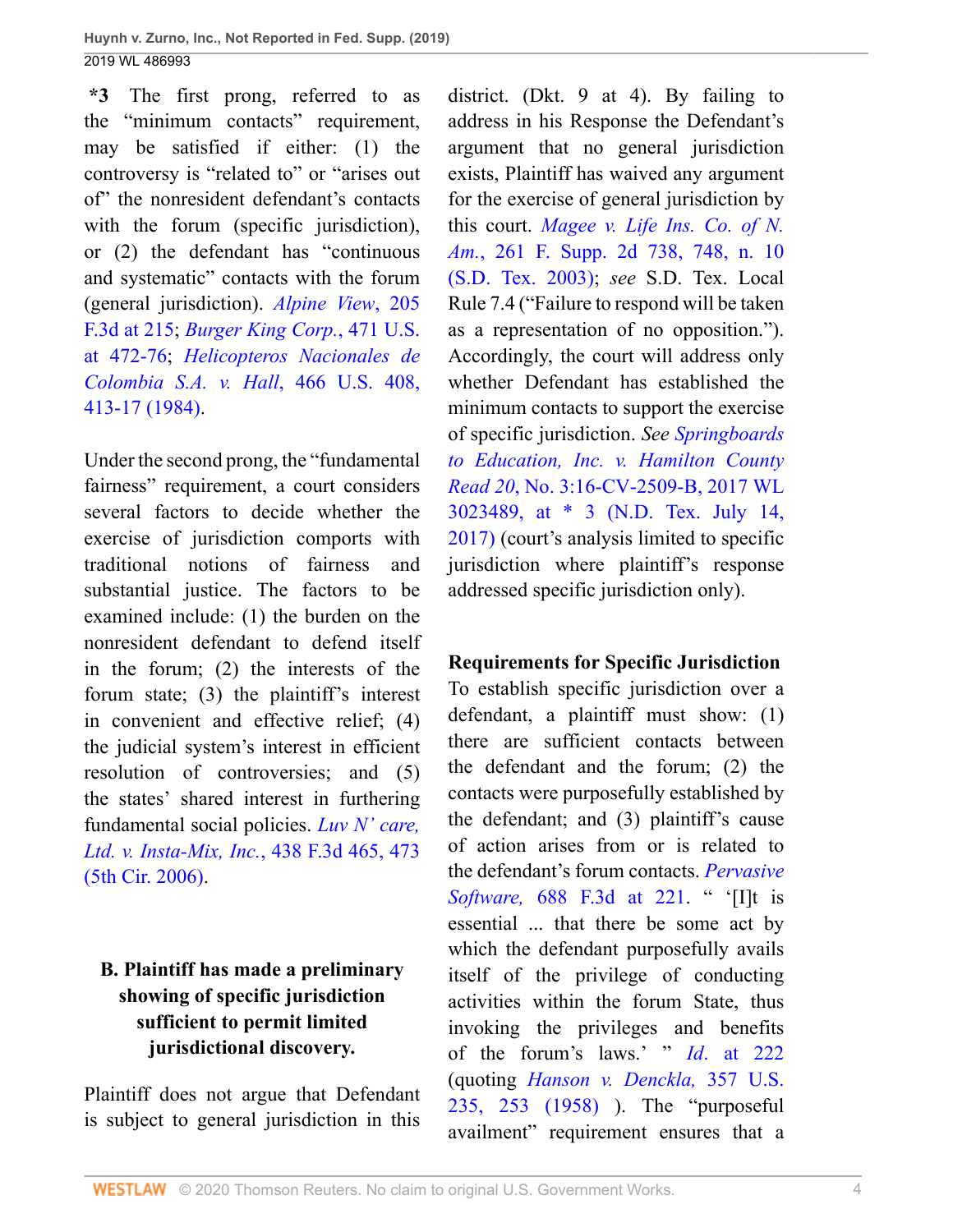nonresident defendant will not be subject to jurisdiction solely as a result of the unilateral activity of another party. *Id*.

With respect to the third element required for specific jurisdiction, the court finds that Plaintiff's Lanham Act claims arise from or are related to the allegations that through its website, Defendant sold and delivered to a Texas resident, counterfeit, misleading or mislabeled products. Thus, the remainder of the court's analysis regarding specific jurisdiction will focus on (1) whether Defendant's internet-based sale to a Texas resident demonstrates sufficient contacts with Texas, and (2) whether the contact from the internetbased sale resulted from Defendant's purposeful conduct.

## **Sufficiency of contact from internetbased sale**

**\*4** To assess whether contacts over the internet should subject a nonresident defendant to jurisdiction, the Fifth Circuit has adopted the analysis used in *[Zippo](http://www.westlaw.com/Link/Document/FullText?findType=Y&serNum=1997044255&pubNum=0000345&originatingDoc=I891817902ba011e9bc469b767245e66a&refType=RP&originationContext=document&vr=3.0&rs=cblt1.0&transitionType=DocumentItem&contextData=(sc.UserEnteredCitation)) [Mfg. Co. v. Zippo Dot Com, Inc.](http://www.westlaw.com/Link/Document/FullText?findType=Y&serNum=1997044255&pubNum=0000345&originatingDoc=I891817902ba011e9bc469b767245e66a&refType=RP&originationContext=document&vr=3.0&rs=cblt1.0&transitionType=DocumentItem&contextData=(sc.UserEnteredCitation))*, 952 [F.Supp. 1119 \(W.D. Pa. 1997\)](http://www.westlaw.com/Link/Document/FullText?findType=Y&serNum=1997044255&pubNum=0000345&originatingDoc=I891817902ba011e9bc469b767245e66a&refType=RP&originationContext=document&vr=3.0&rs=cblt1.0&transitionType=DocumentItem&contextData=(sc.UserEnteredCitation)). *See [Mink v. AAAA Development LLC](http://www.westlaw.com/Link/Document/FullText?findType=Y&serNum=1999214168&pubNum=0000506&originatingDoc=I891817902ba011e9bc469b767245e66a&refType=RP&fi=co_pp_sp_506_336&originationContext=document&vr=3.0&rs=cblt1.0&transitionType=DocumentItem&contextData=(sc.UserEnteredCitation)#co_pp_sp_506_336)*, 190 [F.3d 333, 336 \(5th Cir. 1999\)](http://www.westlaw.com/Link/Document/FullText?findType=Y&serNum=1999214168&pubNum=0000506&originatingDoc=I891817902ba011e9bc469b767245e66a&refType=RP&fi=co_pp_sp_506_336&originationContext=document&vr=3.0&rs=cblt1.0&transitionType=DocumentItem&contextData=(sc.UserEnteredCitation)#co_pp_sp_506_336) (adopting *Zippo* analysis). *Zippo* established three categories of websites based on the website's level of interactivity and "prescribed a different jurisdictional result for each of the three categories of websites[.]" *[Construction Cost Data,](http://www.westlaw.com/Link/Document/FullText?findType=Y&serNum=2043897987&pubNum=0000999&originatingDoc=I891817902ba011e9bc469b767245e66a&refType=RP&originationContext=document&vr=3.0&rs=cblt1.0&transitionType=DocumentItem&contextData=(sc.UserEnteredCitation)) [L.L.C. v. Gordian Group, Inc.](http://www.westlaw.com/Link/Document/FullText?findType=Y&serNum=2043897987&pubNum=0000999&originatingDoc=I891817902ba011e9bc469b767245e66a&refType=RP&originationContext=document&vr=3.0&rs=cblt1.0&transitionType=DocumentItem&contextData=(sc.UserEnteredCitation))*, No. 4:16- [CV-114, 2016 WL 10951769, at \\*3 \(S.D.](http://www.westlaw.com/Link/Document/FullText?findType=Y&serNum=2043897987&pubNum=0000999&originatingDoc=I891817902ba011e9bc469b767245e66a&refType=RP&originationContext=document&vr=3.0&rs=cblt1.0&transitionType=DocumentItem&contextData=(sc.UserEnteredCitation)) [Tex. July 22, 2016\).](http://www.westlaw.com/Link/Document/FullText?findType=Y&serNum=2043897987&pubNum=0000999&originatingDoc=I891817902ba011e9bc469b767245e66a&refType=RP&originationContext=document&vr=3.0&rs=cblt1.0&transitionType=DocumentItem&contextData=(sc.UserEnteredCitation))

At one end of the spectrum, when a website consists of nothing more than "passive advertisement," the court should not exercise jurisdiction. *Mink*[, 190 F.3d](http://www.westlaw.com/Link/Document/FullText?findType=Y&serNum=1999214168&pubNum=0000506&originatingDoc=I891817902ba011e9bc469b767245e66a&refType=RP&fi=co_pp_sp_506_336&originationContext=document&vr=3.0&rs=cblt1.0&transitionType=DocumentItem&contextData=(sc.UserEnteredCitation)#co_pp_sp_506_336) [at 336.](http://www.westlaw.com/Link/Document/FullText?findType=Y&serNum=1999214168&pubNum=0000506&originatingDoc=I891817902ba011e9bc469b767245e66a&refType=RP&fi=co_pp_sp_506_336&originationContext=document&vr=3.0&rs=cblt1.0&transitionType=DocumentItem&contextData=(sc.UserEnteredCitation)#co_pp_sp_506_336) At the other end of the spectrum, when a defendant's website facilitates the formation of contractual relationships and "the knowing and repeated transmission of computer files over the Internet[,]" the exercise of personal jurisdiction is proper. *Id*. When a website falls somewhere in between, "the exercise of jurisdiction is determined by the level of interactivity and commercial nature of the exchange of information that occurs on the [w]ebsite." *Id*. The more interactive and commercial a defendant's website is, the more likely it is that the defendant interacted with forum residents through the website and availed itself of the privileges of doing business in the forum, thereby establishing the minimum contacts required for jurisdiction. *See [Carrot Bunch Co., Inc v. Computer](http://www.westlaw.com/Link/Document/FullText?findType=Y&serNum=2002526231&pubNum=0004637&originatingDoc=I891817902ba011e9bc469b767245e66a&refType=RP&fi=co_pp_sp_4637_825&originationContext=document&vr=3.0&rs=cblt1.0&transitionType=DocumentItem&contextData=(sc.UserEnteredCitation)#co_pp_sp_4637_825) Friends, Inc.*[, 218 F.Supp.2d 820, 825](http://www.westlaw.com/Link/Document/FullText?findType=Y&serNum=2002526231&pubNum=0004637&originatingDoc=I891817902ba011e9bc469b767245e66a&refType=RP&fi=co_pp_sp_4637_825&originationContext=document&vr=3.0&rs=cblt1.0&transitionType=DocumentItem&contextData=(sc.UserEnteredCitation)#co_pp_sp_4637_825) [\(N.D. Tex. 2002\).](http://www.westlaw.com/Link/Document/FullText?findType=Y&serNum=2002526231&pubNum=0004637&originatingDoc=I891817902ba011e9bc469b767245e66a&refType=RP&fi=co_pp_sp_4637_825&originationContext=document&vr=3.0&rs=cblt1.0&transitionType=DocumentItem&contextData=(sc.UserEnteredCitation)#co_pp_sp_4637_825)

Neither party provided any analysis of Defendant's website under the *Zippo* framework, but the court must do so. Defendant's motion and the declarations of the company's president establish the following: Defendant sells finger nail, eye brow, and eye lash beauty products through its website "shop.nailsjobs.com;" it operates as a retailer and not a wholesaler; it makes sales *only* through its website; and the website is generally accessible to internet users nationwide. (Dkt. 7 at 7;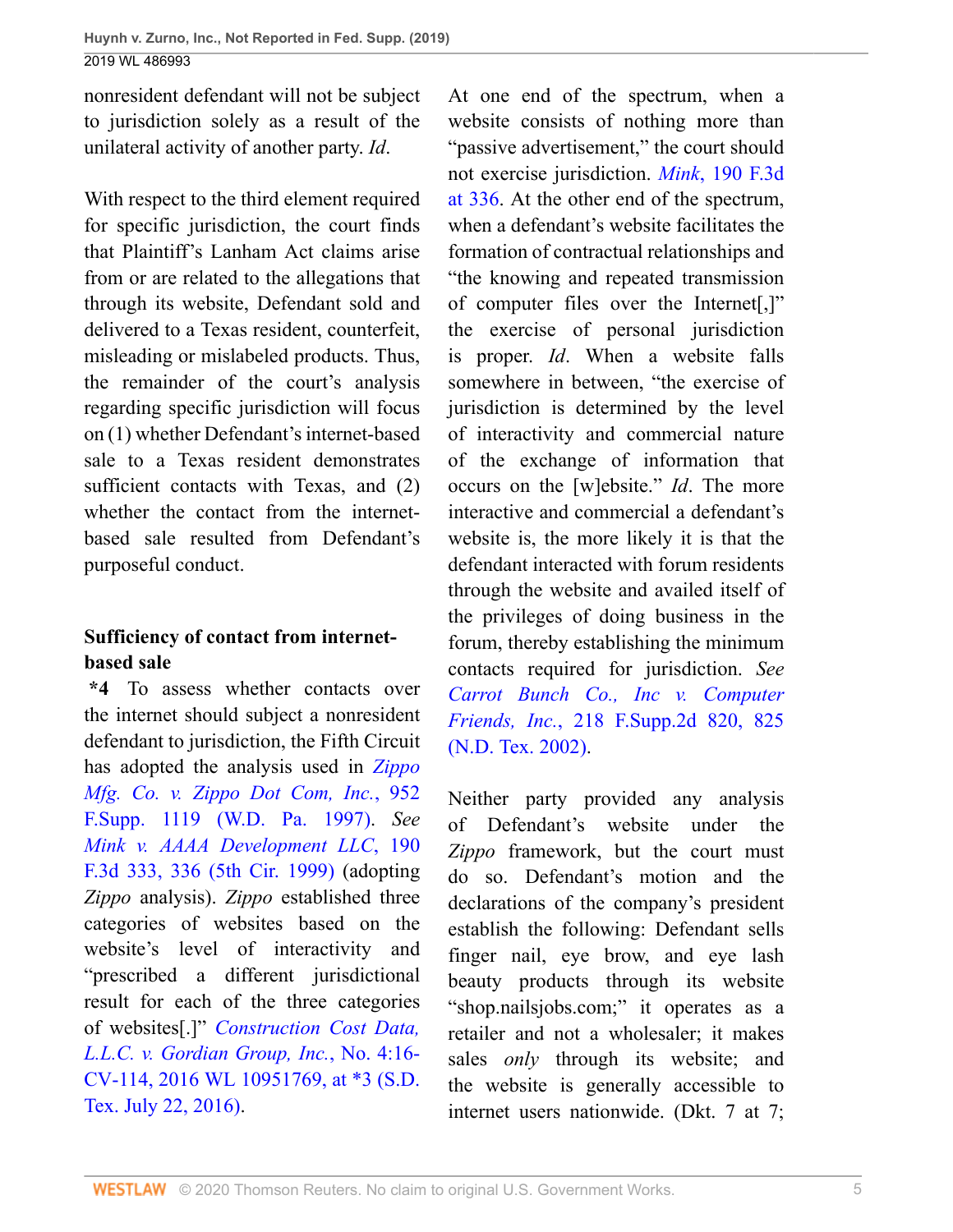Dkt. 7-1 at  $\P$  4). Thus, Defendant is a retailer that sells product exclusively through its website. Defendant's website allows online purchases, and therefore is interactive and commercial. Although Defendant claims that it does not "focus on, direct or target anyone or anything in Texas[,]" it does not deny that its website permits shipping to Texas and allows Texas residents to purchase products from the website. (Dkt.  $7-1$  at  $\P\P$  4-7). Based on this information, Defendant's website falls into the middle or second category of the *Zippo* sliding scale. *See Carrot Bunch*[, 218 F.Supp.2d at 826](http://www.westlaw.com/Link/Document/FullText?findType=Y&serNum=2002526231&pubNum=0004637&originatingDoc=I891817902ba011e9bc469b767245e66a&refType=RP&fi=co_pp_sp_4637_826&originationContext=document&vr=3.0&rs=cblt1.0&transitionType=DocumentItem&contextData=(sc.UserEnteredCitation)#co_pp_sp_4637_826) (defendant's website fell into second category where defendant sold products to and emailed customers through website); *[Mothers Against Drunk Driving v.](http://www.westlaw.com/Link/Document/FullText?findType=Y&serNum=2003153874&pubNum=0000999&originatingDoc=I891817902ba011e9bc469b767245e66a&refType=RP&originationContext=document&vr=3.0&rs=cblt1.0&transitionType=DocumentItem&contextData=(sc.UserEnteredCitation)) DAMMADD, Inc.*[, No. 302CV1712G,](http://www.westlaw.com/Link/Document/FullText?findType=Y&serNum=2003153874&pubNum=0000999&originatingDoc=I891817902ba011e9bc469b767245e66a&refType=RP&originationContext=document&vr=3.0&rs=cblt1.0&transitionType=DocumentItem&contextData=(sc.UserEnteredCitation)) [2003 WL 292162, at \\* 5 \(N.D. Tex. Feb.](http://www.westlaw.com/Link/Document/FullText?findType=Y&serNum=2003153874&pubNum=0000999&originatingDoc=I891817902ba011e9bc469b767245e66a&refType=RP&originationContext=document&vr=3.0&rs=cblt1.0&transitionType=DocumentItem&contextData=(sc.UserEnteredCitation)) [7, 2003\)](http://www.westlaw.com/Link/Document/FullText?findType=Y&serNum=2003153874&pubNum=0000999&originatingDoc=I891817902ba011e9bc469b767245e66a&refType=RP&originationContext=document&vr=3.0&rs=cblt1.0&transitionType=DocumentItem&contextData=(sc.UserEnteredCitation)) (defendant's website fell within middle range of *Zippo* spectrum where website allowed visitor-host interaction via submission of anonymous tips, visitor donations, and product sales).

**\*5** "In applying the *Zippo* test, district courts within the Fifth Circuit have often exercised personal jurisdiction over defendants whose websites enabled online purchases." *[721 Bourbon, Inc. v. House](http://www.westlaw.com/Link/Document/FullText?findType=Y&serNum=2037414871&pubNum=0007903&originatingDoc=I891817902ba011e9bc469b767245e66a&refType=RP&fi=co_pp_sp_7903_594&originationContext=document&vr=3.0&rs=cblt1.0&transitionType=DocumentItem&contextData=(sc.UserEnteredCitation)#co_pp_sp_7903_594) of Auth, LLC,* [140 F. Supp. 3d 586, 594](http://www.westlaw.com/Link/Document/FullText?findType=Y&serNum=2037414871&pubNum=0007903&originatingDoc=I891817902ba011e9bc469b767245e66a&refType=RP&fi=co_pp_sp_7903_594&originationContext=document&vr=3.0&rs=cblt1.0&transitionType=DocumentItem&contextData=(sc.UserEnteredCitation)#co_pp_sp_7903_594) [\(E.D. La. 2015\)](http://www.westlaw.com/Link/Document/FullText?findType=Y&serNum=2037414871&pubNum=0007903&originatingDoc=I891817902ba011e9bc469b767245e66a&refType=RP&fi=co_pp_sp_7903_594&originationContext=document&vr=3.0&rs=cblt1.0&transitionType=DocumentItem&contextData=(sc.UserEnteredCitation)#co_pp_sp_7903_594) (citing *[Tempur–Pedic](http://www.westlaw.com/Link/Document/FullText?findType=Y&serNum=2024094149&pubNum=0004637&originatingDoc=I891817902ba011e9bc469b767245e66a&refType=RP&fi=co_pp_sp_4637_373&originationContext=document&vr=3.0&rs=cblt1.0&transitionType=DocumentItem&contextData=(sc.UserEnteredCitation)#co_pp_sp_4637_373) [Int'l v. Go Satellite, Inc.](http://www.westlaw.com/Link/Document/FullText?findType=Y&serNum=2024094149&pubNum=0004637&originatingDoc=I891817902ba011e9bc469b767245e66a&refType=RP&fi=co_pp_sp_4637_373&originationContext=document&vr=3.0&rs=cblt1.0&transitionType=DocumentItem&contextData=(sc.UserEnteredCitation)#co_pp_sp_4637_373)*, 758 F.Supp.2d [366, 373 \(N.D. Tex. 2010\)](http://www.westlaw.com/Link/Document/FullText?findType=Y&serNum=2024094149&pubNum=0004637&originatingDoc=I891817902ba011e9bc469b767245e66a&refType=RP&fi=co_pp_sp_4637_373&originationContext=document&vr=3.0&rs=cblt1.0&transitionType=DocumentItem&contextData=(sc.UserEnteredCitation)#co_pp_sp_4637_373); *[AdvanceMe,](http://www.westlaw.com/Link/Document/FullText?findType=Y&serNum=2010215724&pubNum=0004637&originatingDoc=I891817902ba011e9bc469b767245e66a&refType=RP&fi=co_pp_sp_4637_673&originationContext=document&vr=3.0&rs=cblt1.0&transitionType=DocumentItem&contextData=(sc.UserEnteredCitation)#co_pp_sp_4637_673) [Inc. v. Rapidpay, LLC,](http://www.westlaw.com/Link/Document/FullText?findType=Y&serNum=2010215724&pubNum=0004637&originatingDoc=I891817902ba011e9bc469b767245e66a&refType=RP&fi=co_pp_sp_4637_673&originationContext=document&vr=3.0&rs=cblt1.0&transitionType=DocumentItem&contextData=(sc.UserEnteredCitation)#co_pp_sp_4637_673)* 450 F.Supp.2d [669, 673 \(E.D. Tex. 2006\)](http://www.westlaw.com/Link/Document/FullText?findType=Y&serNum=2010215724&pubNum=0004637&originatingDoc=I891817902ba011e9bc469b767245e66a&refType=RP&fi=co_pp_sp_4637_673&originationContext=document&vr=3.0&rs=cblt1.0&transitionType=DocumentItem&contextData=(sc.UserEnteredCitation)#co_pp_sp_4637_673); *[Am. Eyewear,](http://www.westlaw.com/Link/Document/FullText?findType=Y&serNum=2000357143&pubNum=0004637&originatingDoc=I891817902ba011e9bc469b767245e66a&refType=RP&fi=co_pp_sp_4637_901&originationContext=document&vr=3.0&rs=cblt1.0&transitionType=DocumentItem&contextData=(sc.UserEnteredCitation)#co_pp_sp_4637_901) [Inc. v. Peeper's Sunglasses & Accessories,](http://www.westlaw.com/Link/Document/FullText?findType=Y&serNum=2000357143&pubNum=0004637&originatingDoc=I891817902ba011e9bc469b767245e66a&refType=RP&fi=co_pp_sp_4637_901&originationContext=document&vr=3.0&rs=cblt1.0&transitionType=DocumentItem&contextData=(sc.UserEnteredCitation)#co_pp_sp_4637_901) Inc.*[, 106 F.Supp.2d 895, 901 \(N.D. Tex.](http://www.westlaw.com/Link/Document/FullText?findType=Y&serNum=2000357143&pubNum=0004637&originatingDoc=I891817902ba011e9bc469b767245e66a&refType=RP&fi=co_pp_sp_4637_901&originationContext=document&vr=3.0&rs=cblt1.0&transitionType=DocumentItem&contextData=(sc.UserEnteredCitation)#co_pp_sp_4637_901)

[2000\)](http://www.westlaw.com/Link/Document/FullText?findType=Y&serNum=2000357143&pubNum=0004637&originatingDoc=I891817902ba011e9bc469b767245e66a&refType=RP&fi=co_pp_sp_4637_901&originationContext=document&vr=3.0&rs=cblt1.0&transitionType=DocumentItem&contextData=(sc.UserEnteredCitation)#co_pp_sp_4637_901) ). However, a website that allows online sales is not, by itself, enough to create jurisdiction. Plaintiff also must show actual contact with residents of the forum, not just the potential for sales in the forum. *[Autoflex Leasing-Dallas I,](http://www.westlaw.com/Link/Document/FullText?findType=Y&serNum=2041071656&pubNum=0000999&originatingDoc=I891817902ba011e9bc469b767245e66a&refType=RP&originationContext=document&vr=3.0&rs=cblt1.0&transitionType=DocumentItem&contextData=(sc.UserEnteredCitation)) LLC*[, No. 3:16-CV-2589-D, 2017 WL](http://www.westlaw.com/Link/Document/FullText?findType=Y&serNum=2041071656&pubNum=0000999&originatingDoc=I891817902ba011e9bc469b767245e66a&refType=RP&originationContext=document&vr=3.0&rs=cblt1.0&transitionType=DocumentItem&contextData=(sc.UserEnteredCitation)) [713667, at \\* 5 \(N.D. Tex. Feb. 23,](http://www.westlaw.com/Link/Document/FullText?findType=Y&serNum=2041071656&pubNum=0000999&originatingDoc=I891817902ba011e9bc469b767245e66a&refType=RP&originationContext=document&vr=3.0&rs=cblt1.0&transitionType=DocumentItem&contextData=(sc.UserEnteredCitation)) [2017\)](http://www.westlaw.com/Link/Document/FullText?findType=Y&serNum=2041071656&pubNum=0000999&originatingDoc=I891817902ba011e9bc469b767245e66a&refType=RP&originationContext=document&vr=3.0&rs=cblt1.0&transitionType=DocumentItem&contextData=(sc.UserEnteredCitation)) (in order to create jurisdiction, interactive website must have produced actual sale in the forum, not the mere possibility of sales); *Mink*[, 190 F.3d at](http://www.westlaw.com/Link/Document/FullText?findType=Y&serNum=1999214168&pubNum=0000506&originatingDoc=I891817902ba011e9bc469b767245e66a&refType=RP&fi=co_pp_sp_506_337&originationContext=document&vr=3.0&rs=cblt1.0&transitionType=DocumentItem&contextData=(sc.UserEnteredCitation)#co_pp_sp_506_337) [337](http://www.westlaw.com/Link/Document/FullText?findType=Y&serNum=1999214168&pubNum=0000506&originatingDoc=I891817902ba011e9bc469b767245e66a&refType=RP&fi=co_pp_sp_506_337&originationContext=document&vr=3.0&rs=cblt1.0&transitionType=DocumentItem&contextData=(sc.UserEnteredCitation)#co_pp_sp_506_337) ("Absent a defendant doing business over the internet or sufficient interactivity with residents of the forum state, we cannot conclude that personal jurisdiction is appropriate."). Plaintiff has presented evidence of a single sale of his product from Defendant's website, made to a Texas resident (Nguyen), which was also delivered to Texas. (Dkt. 9-2 at 1-2).

The Fifth Circuit has stated that a single act directed at the forum state can confer specific jurisdiction, but the single act must create a "substantial connection" with the forum to satisfy the minimum contacts requirement. *[Bearry](http://www.westlaw.com/Link/Document/FullText?findType=Y&serNum=1987063068&pubNum=0000350&originatingDoc=I891817902ba011e9bc469b767245e66a&refType=RP&fi=co_pp_sp_350_374&originationContext=document&vr=3.0&rs=cblt1.0&transitionType=DocumentItem&contextData=(sc.UserEnteredCitation)#co_pp_sp_350_374) [v. Beech Aircraft Corp.](http://www.westlaw.com/Link/Document/FullText?findType=Y&serNum=1987063068&pubNum=0000350&originatingDoc=I891817902ba011e9bc469b767245e66a&refType=RP&fi=co_pp_sp_350_374&originationContext=document&vr=3.0&rs=cblt1.0&transitionType=DocumentItem&contextData=(sc.UserEnteredCitation)#co_pp_sp_350_374)*, 818 F.2d 370, [374 \(5th Cir. 1987\)](http://www.westlaw.com/Link/Document/FullText?findType=Y&serNum=1987063068&pubNum=0000350&originatingDoc=I891817902ba011e9bc469b767245e66a&refType=RP&fi=co_pp_sp_350_374&originationContext=document&vr=3.0&rs=cblt1.0&transitionType=DocumentItem&contextData=(sc.UserEnteredCitation)#co_pp_sp_350_374) ("If the contact resulted from the defendant's conduct and created a substantial connection with the forum state, even a single act can support jurisdiction."); *see also [Francesca's Collections, Inc. v. Medina](http://www.westlaw.com/Link/Document/FullText?findType=Y&serNum=2026089245&pubNum=0000999&originatingDoc=I891817902ba011e9bc469b767245e66a&refType=RP&originationContext=document&vr=3.0&rs=cblt1.0&transitionType=DocumentItem&contextData=(sc.UserEnteredCitation))*, [H-11-307, 2011 WL 3925062, at \\* 1 \(S.D.](http://www.westlaw.com/Link/Document/FullText?findType=Y&serNum=2026089245&pubNum=0000999&originatingDoc=I891817902ba011e9bc469b767245e66a&refType=RP&originationContext=document&vr=3.0&rs=cblt1.0&transitionType=DocumentItem&contextData=(sc.UserEnteredCitation)) [Tex. Sept. 7, 2011\)](http://www.westlaw.com/Link/Document/FullText?findType=Y&serNum=2026089245&pubNum=0000999&originatingDoc=I891817902ba011e9bc469b767245e66a&refType=RP&originationContext=document&vr=3.0&rs=cblt1.0&transitionType=DocumentItem&contextData=(sc.UserEnteredCitation)) (finding one internet sale was sufficient to confer jurisdiction). Even assuming the single internet sale could support specific jurisdiction, a fact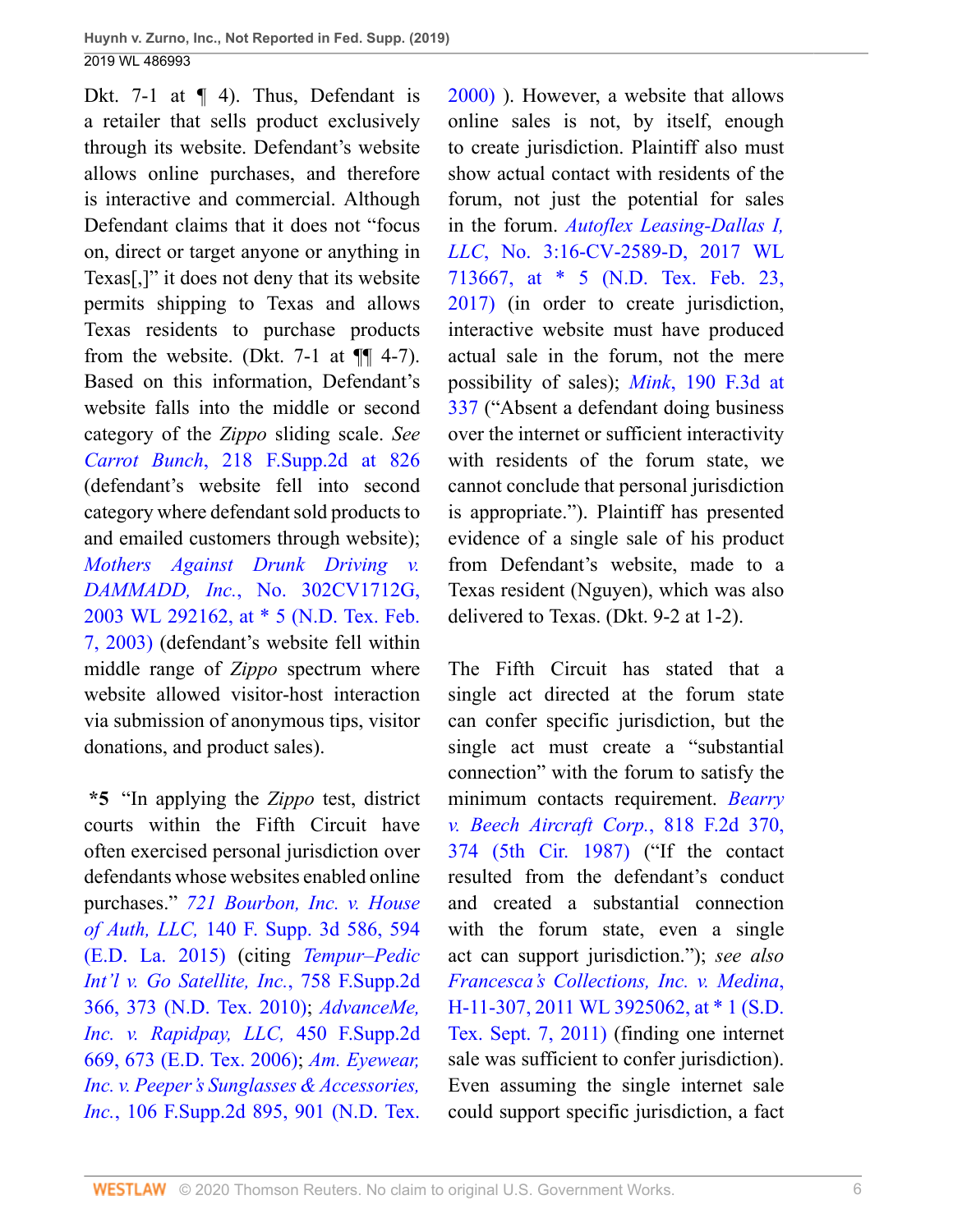issue exists as to whether the internet sale resulted from Defendant's purposeful contact with Texas.

## **Contact must result from Defendant's purposeful conduct, not Plaintiff's**

The single internet-based sale  $2$  to a Texas resident cannot satisfy the minimum contacts requirement unless it resulted from Defendant's purposeful conduct and not the unilateral activity of Plaintiff or his agent. *See Bearry*[, 818 F.2d](http://www.westlaw.com/Link/Document/FullText?findType=Y&serNum=1987063068&pubNum=0000350&originatingDoc=I891817902ba011e9bc469b767245e66a&refType=RP&fi=co_pp_sp_350_374&originationContext=document&vr=3.0&rs=cblt1.0&transitionType=DocumentItem&contextData=(sc.UserEnteredCitation)#co_pp_sp_350_374) [at 374](http://www.westlaw.com/Link/Document/FullText?findType=Y&serNum=1987063068&pubNum=0000350&originatingDoc=I891817902ba011e9bc469b767245e66a&refType=RP&fi=co_pp_sp_350_374&originationContext=document&vr=3.0&rs=cblt1.0&transitionType=DocumentItem&contextData=(sc.UserEnteredCitation)#co_pp_sp_350_374) (*citing [World-Wide Volkswagen](http://www.westlaw.com/Link/Document/FullText?findType=Y&serNum=1980101293&pubNum=0000780&originatingDoc=I891817902ba011e9bc469b767245e66a&refType=RP&fi=co_pp_sp_780_297&originationContext=document&vr=3.0&rs=cblt1.0&transitionType=DocumentItem&contextData=(sc.UserEnteredCitation)#co_pp_sp_780_297) Corp. v. Woodson*[, 444 U.S. 286, 297–](http://www.westlaw.com/Link/Document/FullText?findType=Y&serNum=1980101293&pubNum=0000780&originatingDoc=I891817902ba011e9bc469b767245e66a&refType=RP&fi=co_pp_sp_780_297&originationContext=document&vr=3.0&rs=cblt1.0&transitionType=DocumentItem&contextData=(sc.UserEnteredCitation)#co_pp_sp_780_297) [98 \(1980\)](http://www.westlaw.com/Link/Document/FullText?findType=Y&serNum=1980101293&pubNum=0000780&originatingDoc=I891817902ba011e9bc469b767245e66a&refType=RP&fi=co_pp_sp_780_297&originationContext=document&vr=3.0&rs=cblt1.0&transitionType=DocumentItem&contextData=(sc.UserEnteredCitation)#co_pp_sp_780_297). An interested party's internet purchase from a nonresident defendant's website represents unilateral activity by the plaintiff as opposed to the defendant's purposeful availment of the benefits of conducting business in the forum. *See [Pervasive Software](http://www.westlaw.com/Link/Document/FullText?findType=Y&serNum=2028247227&pubNum=0000506&originatingDoc=I891817902ba011e9bc469b767245e66a&refType=RP&fi=co_pp_sp_506_228&originationContext=document&vr=3.0&rs=cblt1.0&transitionType=DocumentItem&contextData=(sc.UserEnteredCitation)#co_pp_sp_506_228)*, 688 F.3d at 228 ("A corporation's sales to forum residents ... must demonstrate "purposeful targeting of residents of the form ... or purposeful availment of the benefits or privileges of the forum[ ]" to satisfy the requirements of due process.).

<span id="page-6-0"></span>[2](#page-6-1) Plaintiff has not presented any other legally sufficient basis for personal jurisdiction. Plaintiff asserts a stream of commerce theory to support its claim of jurisdiction (Dkt. 9 at 3), but this case does not involve a sale to an intermediary. *See Luci Bags LLC v. Younique, LLC*, 4:16-cv-00377, [2017 WL 77943, at \\*3 \(N.D. Tex. Jan. 9, 2017\)](http://www.westlaw.com/Link/Document/FullText?findType=Y&serNum=2040725341&pubNum=0000999&originatingDoc=I891817902ba011e9bc469b767245e66a&refType=RP&originationContext=document&vr=3.0&rs=cblt1.0&transitionType=DocumentItem&contextData=(sc.UserEnteredCitation)) (Jurisdiction based on a stream of commerce theory is only appropriate when "contacts with the forum state are derived from the use of an intermediary to deliver the product into the forum."). Plaintiff also claims jurisdiction is appropriate due to the parties' previous transactions in which Defendant purchased products from Plaintiff and subsequently shipped

them to Texas. (Dkt. 9 at 6). However, Plaintiff fails to demonstrate that its Lanham Act claim arises from or is related to the parties' previous business relationship and cites no relevant caselaw to support the argument.

<span id="page-6-1"></span>**\*6** Defendant has raised a fact issue as to whether Nguyen was a disinterested party who made the purchase as the result of being reached in Texas by Defendant's website, or whether he was acting at the behest of the Plaintiff. (Dkt. 13 at 3-4; Dkt. 13-1 at ¶¶ 6-8). If the latter is true, the single internet sale cannot support personal jurisdiction. *See [CMC Steel Fabricators, Inc. v. Franklin](http://www.westlaw.com/Link/Document/FullText?findType=Y&serNum=2039221041&pubNum=0000999&originatingDoc=I891817902ba011e9bc469b767245e66a&refType=RP&originationContext=document&vr=3.0&rs=cblt1.0&transitionType=DocumentItem&contextData=(sc.UserEnteredCitation)) Investment Corp.*[, No. 3:15-CV-2854-B,](http://www.westlaw.com/Link/Document/FullText?findType=Y&serNum=2039221041&pubNum=0000999&originatingDoc=I891817902ba011e9bc469b767245e66a&refType=RP&originationContext=document&vr=3.0&rs=cblt1.0&transitionType=DocumentItem&contextData=(sc.UserEnteredCitation)) [2016 WL 3418974, at \\* 2 \(N.D. Tex.](http://www.westlaw.com/Link/Document/FullText?findType=Y&serNum=2039221041&pubNum=0000999&originatingDoc=I891817902ba011e9bc469b767245e66a&refType=RP&originationContext=document&vr=3.0&rs=cblt1.0&transitionType=DocumentItem&contextData=(sc.UserEnteredCitation)) [June 22, 2016\)](http://www.westlaw.com/Link/Document/FullText?findType=Y&serNum=2039221041&pubNum=0000999&originatingDoc=I891817902ba011e9bc469b767245e66a&refType=RP&originationContext=document&vr=3.0&rs=cblt1.0&transitionType=DocumentItem&contextData=(sc.UserEnteredCitation)) (single internet sale to plaintiff's counsel in the forum could not be considered defendant's conduct and could not establish specific jurisdiction); *Tempur-Pedic, 758* [F.Supp.2d at 374-75](http://www.westlaw.com/Link/Document/FullText?findType=Y&serNum=2024094149&pubNum=0004637&originatingDoc=I891817902ba011e9bc469b767245e66a&refType=RP&fi=co_pp_sp_4637_374&originationContext=document&vr=3.0&rs=cblt1.0&transitionType=DocumentItem&contextData=(sc.UserEnteredCitation)#co_pp_sp_4637_374) (recognizing reticence in Fifth Circuit to permit jurisdiction based on sales initiated by plaintiff); *[QR Spex, Inc. v. Motorola,](http://www.westlaw.com/Link/Document/FullText?findType=Y&serNum=2013122744&pubNum=0004637&originatingDoc=I891817902ba011e9bc469b767245e66a&refType=RP&fi=co_pp_sp_4637_661&originationContext=document&vr=3.0&rs=cblt1.0&transitionType=DocumentItem&contextData=(sc.UserEnteredCitation)#co_pp_sp_4637_661) Inc.*[, 507 F.Supp.2d 650, 661 \(E.D. Tex.](http://www.westlaw.com/Link/Document/FullText?findType=Y&serNum=2013122744&pubNum=0004637&originatingDoc=I891817902ba011e9bc469b767245e66a&refType=RP&fi=co_pp_sp_4637_661&originationContext=document&vr=3.0&rs=cblt1.0&transitionType=DocumentItem&contextData=(sc.UserEnteredCitation)#co_pp_sp_4637_661) [2007\)](http://www.westlaw.com/Link/Document/FullText?findType=Y&serNum=2013122744&pubNum=0004637&originatingDoc=I891817902ba011e9bc469b767245e66a&refType=RP&fi=co_pp_sp_4637_661&originationContext=document&vr=3.0&rs=cblt1.0&transitionType=DocumentItem&contextData=(sc.UserEnteredCitation)#co_pp_sp_4637_661) (two sales to plaintiff's private investigator could not be considered evidence that defendant purposefully availed itself of the forum); *[721 Burbon](http://www.westlaw.com/Link/Document/FullText?findType=Y&serNum=2037414871&pubNum=0007903&originatingDoc=I891817902ba011e9bc469b767245e66a&refType=RP&fi=co_pp_sp_7903_596&originationContext=document&vr=3.0&rs=cblt1.0&transitionType=DocumentItem&contextData=(sc.UserEnteredCitation)#co_pp_sp_7903_596)*, [140 F.Supp.3d at 596-97](http://www.westlaw.com/Link/Document/FullText?findType=Y&serNum=2037414871&pubNum=0007903&originatingDoc=I891817902ba011e9bc469b767245e66a&refType=RP&fi=co_pp_sp_7903_596&originationContext=document&vr=3.0&rs=cblt1.0&transitionType=DocumentItem&contextData=(sc.UserEnteredCitation)#co_pp_sp_7903_596) (single internet sale to plaintiff's private investigator did not establish purposeful minimum contacts sufficient to create specific jurisdiction); *[Monistere v. Losauro](http://www.westlaw.com/Link/Document/FullText?findType=Y&serNum=2032231912&pubNum=0000999&originatingDoc=I891817902ba011e9bc469b767245e66a&refType=RP&originationContext=document&vr=3.0&rs=cblt1.0&transitionType=DocumentItem&contextData=(sc.UserEnteredCitation))*, No. [13-22, 2013 WL 6383886, at \\*7 \(E.D.](http://www.westlaw.com/Link/Document/FullText?findType=Y&serNum=2032231912&pubNum=0000999&originatingDoc=I891817902ba011e9bc469b767245e66a&refType=RP&originationContext=document&vr=3.0&rs=cblt1.0&transitionType=DocumentItem&contextData=(sc.UserEnteredCitation)) [La. Dec. 4, 2013\)](http://www.westlaw.com/Link/Document/FullText?findType=Y&serNum=2032231912&pubNum=0000999&originatingDoc=I891817902ba011e9bc469b767245e66a&refType=RP&originationContext=document&vr=3.0&rs=cblt1.0&transitionType=DocumentItem&contextData=(sc.UserEnteredCitation)) (single sale into Louisiana from defendant's website could not support jurisdiction because sale was to plaintiff and therefore did not result from defendant's purposeful conduct);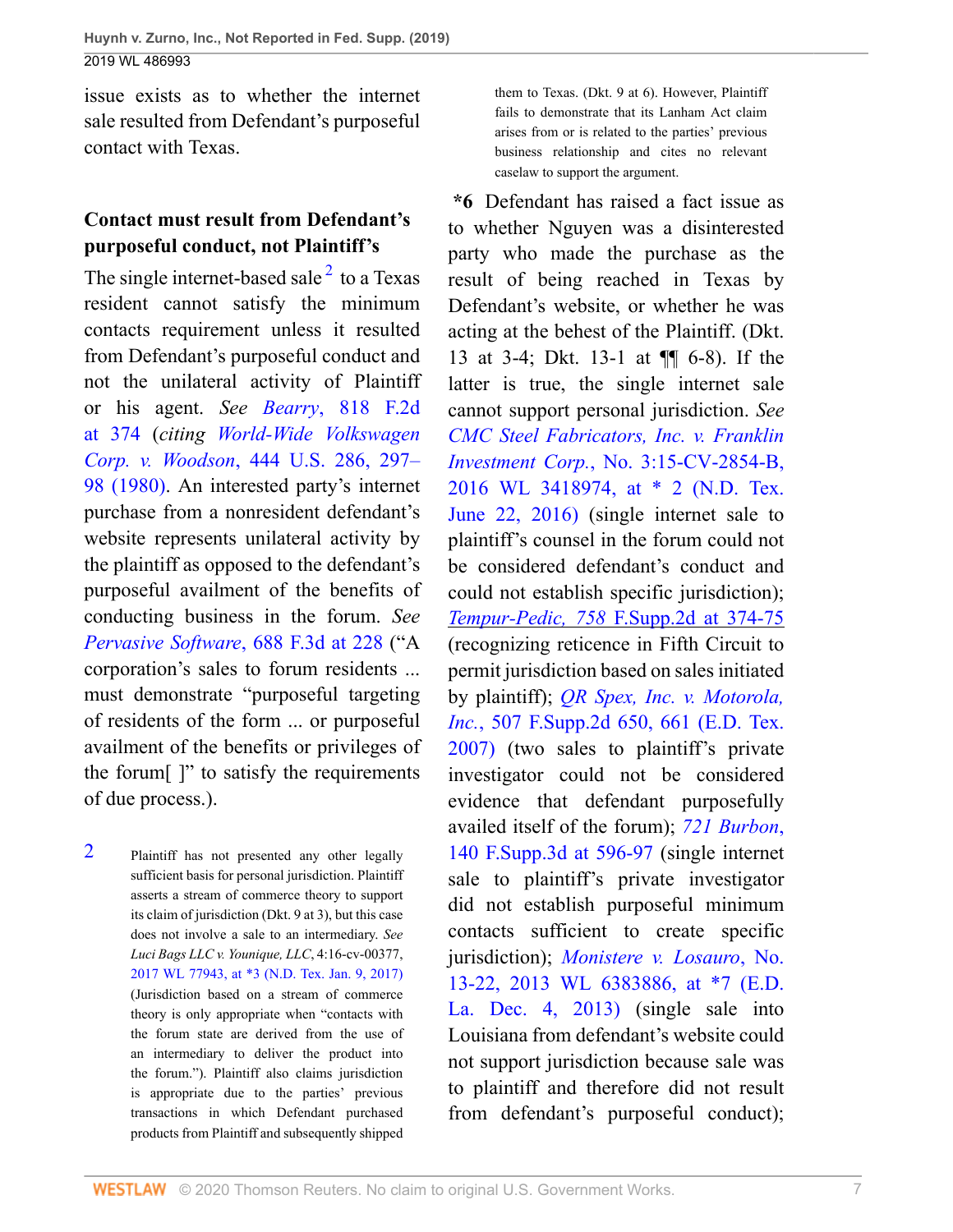*[Shamsuddin v. Vitamin Research Prods.](http://www.westlaw.com/Link/Document/FullText?findType=Y&serNum=2005641054&pubNum=0004637&originatingDoc=I891817902ba011e9bc469b767245e66a&refType=RP&fi=co_pp_sp_4637_810&originationContext=document&vr=3.0&rs=cblt1.0&transitionType=DocumentItem&contextData=(sc.UserEnteredCitation)#co_pp_sp_4637_810)*, [346 F.Supp.2d 804, 810, 813 \(D.Md.](http://www.westlaw.com/Link/Document/FullText?findType=Y&serNum=2005641054&pubNum=0004637&originatingDoc=I891817902ba011e9bc469b767245e66a&refType=RP&fi=co_pp_sp_4637_810&originationContext=document&vr=3.0&rs=cblt1.0&transitionType=DocumentItem&contextData=(sc.UserEnteredCitation)#co_pp_sp_4637_810) [2004\)](http://www.westlaw.com/Link/Document/FullText?findType=Y&serNum=2005641054&pubNum=0004637&originatingDoc=I891817902ba011e9bc469b767245e66a&refType=RP&fi=co_pp_sp_4637_810&originationContext=document&vr=3.0&rs=cblt1.0&transitionType=DocumentItem&contextData=(sc.UserEnteredCitation)#co_pp_sp_4637_810) (two internet sales into forum, which were made to and manufactured by plaintiff's acquaintances, could not create personal jurisdiction).

# **Plaintiff's request for jurisdictional discovery should be granted**

When a defendant disputes the factual bases for jurisdiction and discovery could reveal information relevant to determining whether personal jurisdiction exists, the court may receive discovery to help it resolve the jurisdictional issue. *[Walk Haydel & Assocs., Inc. v.](http://www.westlaw.com/Link/Document/FullText?findType=Y&serNum=2015135760&pubNum=0000506&originatingDoc=I891817902ba011e9bc469b767245e66a&refType=RP&fi=co_pp_sp_506_241&originationContext=document&vr=3.0&rs=cblt1.0&transitionType=DocumentItem&contextData=(sc.UserEnteredCitation)#co_pp_sp_506_241) [Coastal Power Prod. Co.](http://www.westlaw.com/Link/Document/FullText?findType=Y&serNum=2015135760&pubNum=0000506&originatingDoc=I891817902ba011e9bc469b767245e66a&refType=RP&fi=co_pp_sp_506_241&originationContext=document&vr=3.0&rs=cblt1.0&transitionType=DocumentItem&contextData=(sc.UserEnteredCitation)#co_pp_sp_506_241)*, 517 F.3d 235, [241 \(5th Cir. 2008\);](http://www.westlaw.com/Link/Document/FullText?findType=Y&serNum=2015135760&pubNum=0000506&originatingDoc=I891817902ba011e9bc469b767245e66a&refType=RP&fi=co_pp_sp_506_241&originationContext=document&vr=3.0&rs=cblt1.0&transitionType=DocumentItem&contextData=(sc.UserEnteredCitation)#co_pp_sp_506_241) *[Lloyd's Syndicate](http://www.westlaw.com/Link/Document/FullText?findType=Y&serNum=2045779667&pubNum=0000999&originatingDoc=I891817902ba011e9bc469b767245e66a&refType=RP&originationContext=document&vr=3.0&rs=cblt1.0&transitionType=DocumentItem&contextData=(sc.UserEnteredCitation)) [457 v. American Global Maritime Inc.](http://www.westlaw.com/Link/Document/FullText?findType=Y&serNum=2045779667&pubNum=0000999&originatingDoc=I891817902ba011e9bc469b767245e66a&refType=RP&originationContext=document&vr=3.0&rs=cblt1.0&transitionType=DocumentItem&contextData=(sc.UserEnteredCitation))*, [H-16-3050, 2018 WL 5014188, at \\* 15](http://www.westlaw.com/Link/Document/FullText?findType=Y&serNum=2045779667&pubNum=0000999&originatingDoc=I891817902ba011e9bc469b767245e66a&refType=RP&originationContext=document&vr=3.0&rs=cblt1.0&transitionType=DocumentItem&contextData=(sc.UserEnteredCitation)) [\(S.D. Tex. Oct. 16, 2018\)](http://www.westlaw.com/Link/Document/FullText?findType=Y&serNum=2045779667&pubNum=0000999&originatingDoc=I891817902ba011e9bc469b767245e66a&refType=RP&originationContext=document&vr=3.0&rs=cblt1.0&transitionType=DocumentItem&contextData=(sc.UserEnteredCitation)). Discovery on matters of personal jurisdiction is not necessary unless the motion to dismiss raises fact issues. *[Lloyd's Syndicate](http://www.westlaw.com/Link/Document/FullText?findType=Y&serNum=2045779667&pubNum=0000999&originatingDoc=I891817902ba011e9bc469b767245e66a&refType=RP&originationContext=document&vr=3.0&rs=cblt1.0&transitionType=DocumentItem&contextData=(sc.UserEnteredCitation)) 457*[, 2018 WL 5014188, at \\* 15.](http://www.westlaw.com/Link/Document/FullText?findType=Y&serNum=2045779667&pubNum=0000999&originatingDoc=I891817902ba011e9bc469b767245e66a&refType=RP&originationContext=document&vr=3.0&rs=cblt1.0&transitionType=DocumentItem&contextData=(sc.UserEnteredCitation)) When seeking jurisdictional discovery, a plaintiff must make a "preliminary showing of jurisdiction." *[Fielding v.](http://www.westlaw.com/Link/Document/FullText?findType=Y&serNum=2006879154&pubNum=0000506&originatingDoc=I891817902ba011e9bc469b767245e66a&refType=RP&fi=co_pp_sp_506_429&originationContext=document&vr=3.0&rs=cblt1.0&transitionType=DocumentItem&contextData=(sc.UserEnteredCitation)#co_pp_sp_506_429) [Hubert Burda Media, Inc.](http://www.westlaw.com/Link/Document/FullText?findType=Y&serNum=2006879154&pubNum=0000506&originatingDoc=I891817902ba011e9bc469b767245e66a&refType=RP&fi=co_pp_sp_506_429&originationContext=document&vr=3.0&rs=cblt1.0&transitionType=DocumentItem&contextData=(sc.UserEnteredCitation)#co_pp_sp_506_429)*, 415 F.3d 419, [429 \(5th Cir. 2005\)](http://www.westlaw.com/Link/Document/FullText?findType=Y&serNum=2006879154&pubNum=0000506&originatingDoc=I891817902ba011e9bc469b767245e66a&refType=RP&fi=co_pp_sp_506_429&originationContext=document&vr=3.0&rs=cblt1.0&transitionType=DocumentItem&contextData=(sc.UserEnteredCitation)#co_pp_sp_506_429) (citing *[Toys "R"](http://www.westlaw.com/Link/Document/FullText?findType=Y&serNum=2003112355&pubNum=0000506&originatingDoc=I891817902ba011e9bc469b767245e66a&refType=RP&fi=co_pp_sp_506_456&originationContext=document&vr=3.0&rs=cblt1.0&transitionType=DocumentItem&contextData=(sc.UserEnteredCitation)#co_pp_sp_506_456) [Us, Inc. v. Step Two, S.A.](http://www.westlaw.com/Link/Document/FullText?findType=Y&serNum=2003112355&pubNum=0000506&originatingDoc=I891817902ba011e9bc469b767245e66a&refType=RP&fi=co_pp_sp_506_456&originationContext=document&vr=3.0&rs=cblt1.0&transitionType=DocumentItem&contextData=(sc.UserEnteredCitation)#co_pp_sp_506_456)*, 318 F.3d [446, 456 \(3rd Cir. 2003\)](http://www.westlaw.com/Link/Document/FullText?findType=Y&serNum=2003112355&pubNum=0000506&originatingDoc=I891817902ba011e9bc469b767245e66a&refType=RP&fi=co_pp_sp_506_456&originationContext=document&vr=3.0&rs=cblt1.0&transitionType=DocumentItem&contextData=(sc.UserEnteredCitation)#co_pp_sp_506_456) ("If a plaintiff presents factual allegations that suggest with reasonable particularity the possible existence of the requisite contacts ... the plaintiff's right to conduct jurisdictional discovery should be sustained.").

Plaintiff has made a preliminary showing of jurisdiction based on a single sale to a Texas resident from Defendant's website. Defendant admits it is a retailer of nail and beauty products, that it sells those products from its website only, and that it has sold Plaintiff's products. Thus, Defendant's website functions like the type of virtual store courts have found are sufficiently interactive and commercial to create personal jurisdiction when either the forum is targeted or actual sales into the forum occur. Nguyen's purchase of allegedly counterfeit product gives rise to Plaintiff's Lanham Act claim that Defendant misrepresented the origin of the product, made misleading statements about the product, or caused confusion in the marketplace regarding the origin of the allegedly counterfeit products. Because Plaintiff has made a preliminary showing of specific jurisdiction, the parties should be permitted to conduct limited jurisdictional discovery as to (1) whether Nguyen acted as a disinterested purchaser who was reached by Defendant's website, or whether he purchased product as a result of some affiliation with or conduct by Plaintiff; and (2) whether Defendant has made other sales to residents of Texas through its website.

# **C. Defendant has not met its burden to show that the exercise of jurisdiction would violate traditional notions of fair play and substantial justice.**

If, after jurisdictional discovery, Plaintiff establishes a prima facie case of jurisdiction, the burden shifts to Defendant to show that the court's